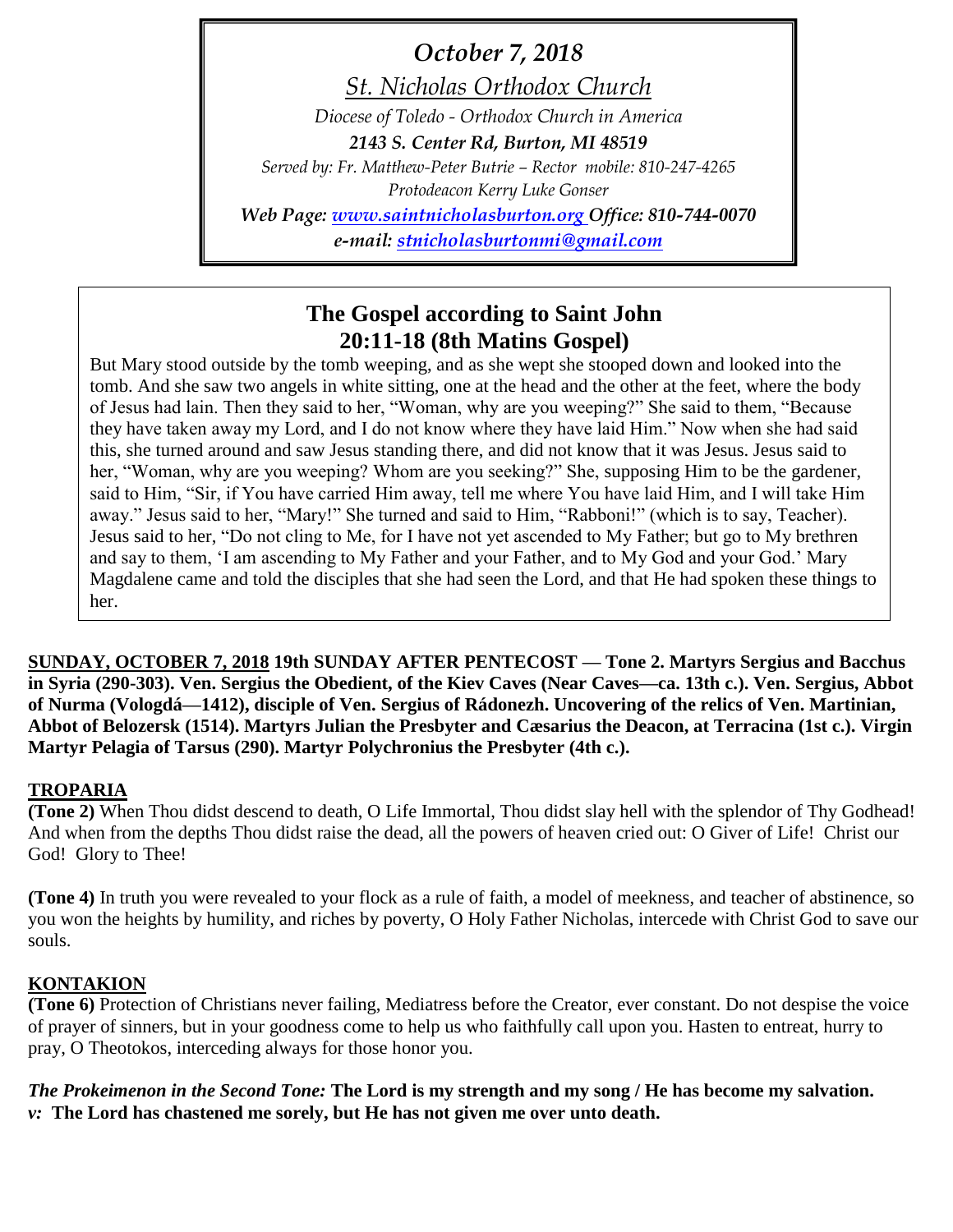**THE READING FROM THE SECOND EPISTLE OF PAUL TO THE CORINTHIANS (11:31-12:9)** Brethren: The God and Father of the Lord Jesus, he who is blessed for ever, knows that I do not lie. At Damascus, the governor under King Aretas guarded the city of Damascus in order to seize me, but I was let down in a basket through a window in the wall, and escaped his hands. I must boast; there is nothing to be gained by it, but I will go on to visions and revelations of the Lord. I know a man in Christ who fourteen years ago was caught up to the third heaven -- whether in the body or out of the body I do not know, God knows. And I know that this man was caught up into Paradise - whether in the body or out of the body I do not know, God knows -- and he heard things that cannot be told, which man may not utter. On behalf of this man I will boast, but on my own behalf I will not boast, except of my weaknesses. Though if I wish to boast, I shall not be a fool, for I shall be speaking the truth. But I refrain from it, so that no one may think more of me than he sees in me or hears from me. And to keep me from being too elated by the abundance of revelations, a thorn was given me in the flesh, a messenger of Satan, to harass me, to keep me from being too elated. Three times I besought the Lord about this, that it should leave me; but he said to me, "My grace is sufficient for you, for my power is made perfect in weakness." I will all the more gladly boast of my weaknesses, that the power of Christ may rest upon me.

### *Alleluia, Tone 2*

*v:* **May the Lord hear you in the day of trouble! May the Name of the God of Jacob protect you!** *v:* **Save the King, O Lord, and hear us on the day we call!**

**THE HOLY GOSPEL ACCORDING TO LUKE (7:11-15)** Now it happened, the day after, that Jesus went into a city called Nain; and many of His disciples went with Him, and a large crowd. And when He came near the gate of the city, behold, a dead man was being carried out, the only son of his mother; and she was a widow. And a large crowd from the city was with her. When the Lord saw her, He had compassion on her and said to her, "Do not weep." Then He came and touched the open coffin, and those who carried him stood still. And He said, "Young man, I say to you, arise." So he who was dead sat up and began to speak. And He presented him to his mother. Then fear came upon all, and they glorified God, saying, "A great prophet has risen up among us"; and, "God has visited His people."

**COMMUNION HYMN** Praise the Lord from the heavens! Praise Him in the highest! Alleluia, Alleluia, Alleluia!

Be patient with your own passions and be patient with mine. Then you'll become a saint. **Papa Ephrem of Katounkia**

We, led astray by the thoughts which the serpent puts in us, regard some of our neighbors as good and love them, but regard others as bad and detest them. It is precisely this distinction between good and bad that is the tree of the knowledge of good and evil; that is to say, we do not put up with our neighbor's mistakes, but ensnare each person by his shortcomings. Those who seem good we love, but those whom we consider bad we hate. When the mind tastes the fruits of this tree, it immediately falls into those same mistakes that it condemned, thereafter realizing its own nakedness through the malicious discovery of a neighbor's faults. **Abba Mark**

It is good not to judge a person until Christ comes, for He knows the mind of humans and reveals the secrets of our hearts. For the Father has given all judgment to the Son, and so the one who judges his neighbor usurps the office of the Lord; such a person is an antichrist. Moreover, there are some who receive remission of sins through various temptations, of which we know nothing. Others are cleansed through bodily infirmity and lengthy illness. 'The Lord has chastened me sorely, but He has not given me over to death' (Psalm 117:18). **St. Anastasios the Sinaite**

We need humility more than any other virtue; let us always be ready, whatever word we might say or hear, or whatever we might do, to say 'forgive me'; for through humility, all of the evil works of the devil are foiled. **Abba Isaiah**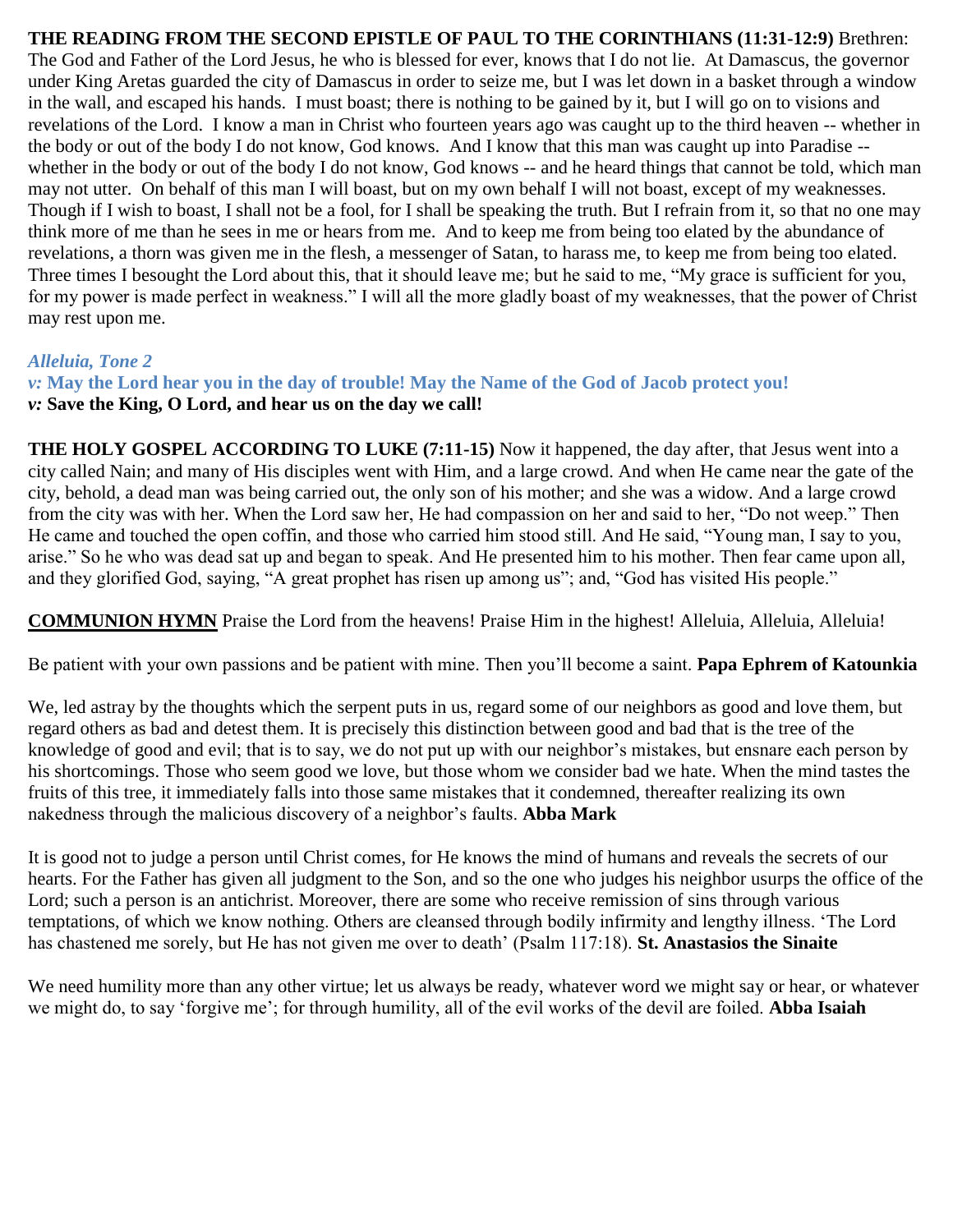October 7, 2018

# **CANDLE INTENTIONS FOR THE HEALTH AND BLESSINGS OF**

God's blessings for good health to our granddaughter Angela, on her  $10<sup>th</sup>$  birthday Set.  $29<sup>th</sup>$ . Sarah Neely Happy  $16^{th} \sim \text{birthday blessings}$  Baba Fr. Tom, Fr. Dimitrie, Fr. Anthony, Aaron, Reggie, John, Alex, Rimi, Allen, Deborah, JoAnn, Susan, Luba, Kosta, David, Anna, Walt, Vladimir, Dorothy, Michael, Allison, Stojan, Mira, Bosa, Jeanette, Christopher, Ted, Marlene, Marcia, Nicholas, Margaret, Joseph, Gladys, my family and friends Joe Tome Special Intention Joe Tome Alex & Mary Alex & Magda Popoff

လန္တြိုးေလ့ရွိပ္ေလ့ရွိပ္ေလ့ရွိပ္ေလ့ရွိပ္ေလ့ရွိပ္ေလ့ရွိပ္ေလ့ရွိပ္ေလ့ရွိပ္ေလ့ရွိပ္ေလ့ရွိပ္ေလ့ရွိပ္ေလွရွိပ

### **CANDLE INTENTIONS FOR BLESSED REPOSE**

Memory Eternal for Lydia Dobrofalovna~Blessed Repose Val Evanenko Blessed Repose to our beloved grandson Andrew Baba & Dedo Peter Popoff & John Naum Alex & Magda Popoff Luka "Louie" Večnaja ja Pamjat'! Mom & Dad Agnes Lazar Yalda Memory Eteranl~Blessed Repose Dorothy Goodman Luka (Louie) Prusac Belssed Repose~Memory Eternal. We love you Mom & Dad

. Baba & Dedo

လန္တြိုးေလ့ရွိပဲေလ့ရွိပဲေလ့ရွိပဲေလ့ရွိပဲေလ့ရွိပဲေလ့ရွိပဲေလ့ရွိပဲေလ့ရွိပဲေလ့ရွိပဲေလ့ရွိပဲေလ့ရွိပဲေလ့ရွိပဲေ

**WELCOME** to all our friends and visitors. Please join us in our fellowship hall

**COFFEE & DONUTS** today are provided by the Gonser family in memory of Christine Marie Stathopoulos.

**PARKING LOT RE-PAVING** The proceeds from last year and this year's Macedonian Open will go towards the repaving of the entire parking lot which will cost over \$100,000. With capital improvement funds, funds on hand, and donations, that leaves a shortfall of \$29,960. If anyone would like to donate or dedicate a memorial fund or make an anonymous donation to the Capital Improvement Fund (formerly Parish Pride), please contact the office.

**SPECIAL PARISH MEETING**- The sole item on the agenda for this meeting is whether:

-the parish shall take out a loan for \$28,000 to cover the remaining costs for the parking lot OR -the parish shall distribute \$28,000 un-invested money from the money market fund of the Endowment Fund (2/3 majority required to approve)

#### **ELECTION OF PARISH COUNCIL, AUDITORS AND LAY DELEGATES**

## **As of October 5, 2018 the nominees are:**

**Parish Council Nominees (3 will be elected)**

Tom Batzos Michelle Gerzevske Sharon Jernigan (term ending 2018) Phil Brown Kathy Gonser (term ending 2018) Cathy Steiner (term ending 2018) Val Evanenko Dennis Goodman Fannia Young

#### **Auditors Nominees (1 need to be elected)**

Linda Branoff

Lay Delegate Nominees will also be voted on for the 2019 Diocesan Conference to be held at St. Nicholas Church, Fort Wayne, IN in the fall of 2019:

#### **2019 Diocesan Conference Lay Delegate Nominees (1 will be elected)**

Deborah Gonser-Adams J. Joseph Tome

*If your name is listed above and you do not wish to run for the parish council or auditor OR if you would like to nominate someone, please call the parish office at 810-744-0070.*

**The annual elections will take place on Sunday, November 4.***\*\*\*Absentee Ballots will be made available in the parish office beginning October 21\*\*\**